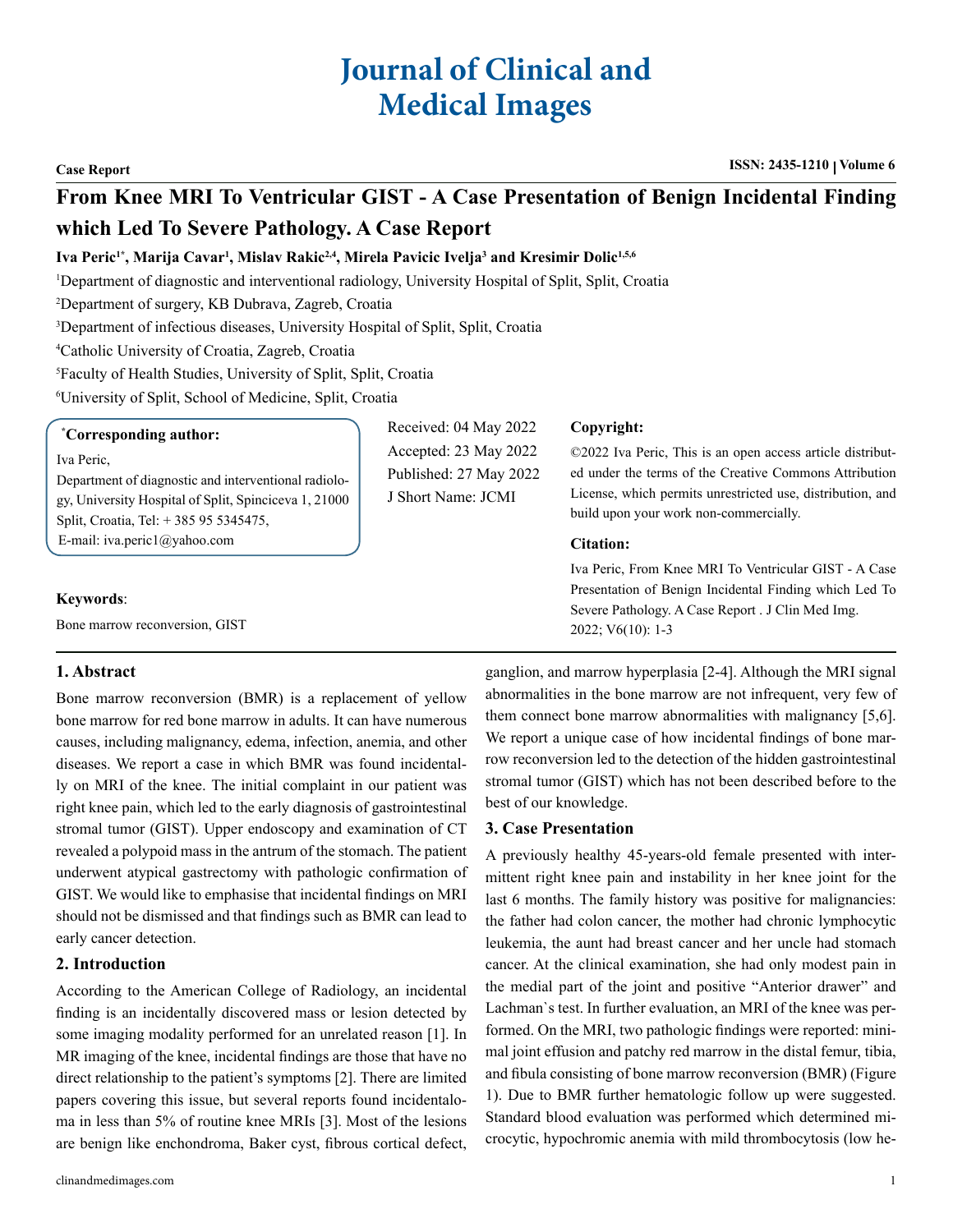moglobin level 77 g/L, red blood cell count 3,84 x 1012/L, and hematocrit 0,266 L/L, with high platelets, count 506 x 109 /L and normal white blood cell count). The ferritin and iron were lower than expected for her age. The renal function and the tumor markers were within the normal range. The patient was admitted to the hospital for a complete workup. Due to anemia chest, abdominal, and pelvis multislice computed tomography (MSCT) was conducted. A polypoid mass arising from the gastric fundus was described and the gastrointestinal stromal tumor (GIST) was highly suspected (Figure 2). No signs of local progression or metastatic disease

were found. The biopsy result after the gastroscopy was negative so the Endoscopic ultrasound-guided fine-needle biopsy (EUS-FNB) was taken which confirmed a GIST with low Ki-67 (4-5%) and positive CD117, CD34, and DOG1. After gathering all the results and considering the intraluminal growth with no dissemination, surgery was performed with atypical ventricular resection. After a few days, the pathology report confirmed the diagnosis and classified the patient in the low-risk group for recurrence. No signs of recurrence were noted at one-year post-diagnosis.





**Figure 1.** MRI of the right knee. The T1-weighted (a) and proton density (PD) fat saturated coronal image (b) revealed patchy red marrow in the distal femur and proximal tibia.



**Figure 2.** Computed tomography of the abdomen, pre- (a) and post-(b) intravenous administration of iodinated contrast medium revealed a polypoid mass in the stomach, measuring approximately 3 x 4 cm. The final pathological diagnosis was the GIST tumor.

#### **4. Discussion**

clinandmedimages.com 2 Since red bone marrow and yellow bone marrow have different chemical compositions, MRI is the optimal diagnostic imaging modality to evaluate marrow structure [7]. On MRI the distinction between red and yellow marrow is best seen in the T1-weighted fast spin-echo sequence and the T2-weighted fat-suppressed sequence. Red marrow contains around 40% of adipocytes however yellow contains up to 80% of adipocytes and due to different fat and water amount they show different MRI signals [8]. The finding of red bone marrow in femur and tibia on MRI in our 45-years-old women indicated BMR and suggested further investigation. BMR is a replacement of yellow with red marrow in adults and occurs due

to increased hematopoietic needs. Incidentally found bone marrow changes are relatively commonly encountered, mostly without any clinical significance [9], though some abnormalities require further diagnostic investigation. The BMR around the knee joint can present as a normal finding in heavy smokers and younger patients [9,10]. In the presented case, the patchy red marrow was found (as shown in Figure 1) and classified the patient into grade 3 BMR due to Gonzales et al [11] with a higher risk of anemia and the need for further follow-up, especially since our patient was not a heavy smoker or young. Shah et al [6] evaluated an incidental abnormal BM signal on MRI and the prevalence of a subsequent oncologic diagnosis. The 25% of patients had malignant diagnoses such as